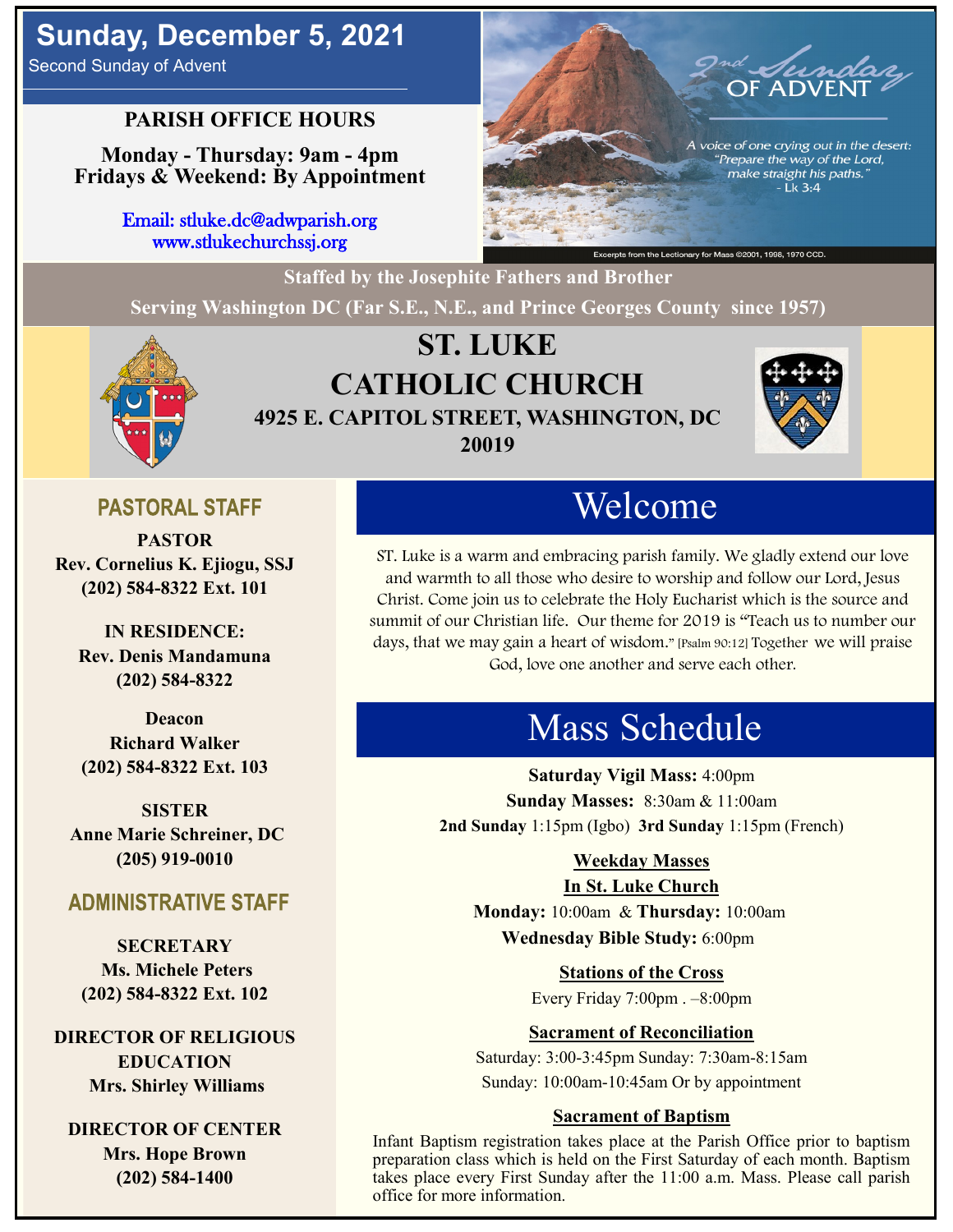**Second Sunday of Advent Sunday, December 5, 2021**

# PASTOR'S CORNER

#### Enduring the Darkness: Light the Candle of Peace

I have told you these things, so that in me you may have peace. In the world you will have trouble. But take heart! I have overcome the world. (John 16:33) As we enter into the second week of the Advent season, we light the candle of peace. Peace for men, women, and children around the world who are living in desperate circumstances. Peace in the hearts and minds of those who are hurting and suffering pain and deep loss. Peace in the midst of an ongoing occupation and in a region wrought with great conflict. Peace in a region where fear often seems to prevail.

This week, may we intentionally entering into the spirit of Advent by committing to pray for peace. This past week, I had the privilege of hearing a devotional led by Franciscan priest, Father Richard Rohr. He spoke to our group of Christian leaders about the spiritual practice of "Enduring the Darkness." His message challenged his listeners to develop a theology of darkness; a study of the nature of how the divine interacts with His creation in the midst of darkness, violence, emptiness, and challenging times. The main point I took away from Father Rohr's message was that faith not only teaches us, but requires us to learn how to live in the midst of the darkness. As Christians, we must better learn how to ENDURE THE DARKNESS.

Throughout the Scriptures, God does not promise to immediately deliver us from darkness; rather He assures us that we have peace in the midst of trials. In the world we will have trouble, but God assures us that in the midst of our troubles – and in the midst of the troubles of the world – we might have peace. The strength of God allows us to endure in the darkness, as we wait in anticipation for the light to come. As we light the candle of peace, may we say the Peace Prayer of St. Francis of Assisi:

Lord, make me an instrument of Thy peace; Where there is hatred, let me sow love; Where there is injury, pardon; Where there is error, the truth; Where there is doubt, the faith; Where there is despair, hope; Where there is darkness, light; And where there is sadness, joy.

O Divine Master, Grant that I may not so much seek To be consoled, as to console; To be understood, as to understand; To be loved as to love.

For it is in giving that we receive; It is in pardoning that we are pardoned; And it is in dying that we are born to eternal life. Amen.

Excerpt Culled from https://cmep.org/advent-week-3-enduring-the-darkness-lightthe-candle-of-peace/? gclid=EAIaIQobChMIlK\_286DD9AIV6QaICR1ytgiFEAAYASAAEgIQ3vD\_BwE

### Reflection for second Sunday of advent

 St. Ambrose shares some wisdom on our need to prepare the way and open the door for Christ. "You see that when the Word of God knocks hardest on your door, it is when his hair is wet with the dew of the night. In fact, he chooses to visit those who are in tribulation and trial, lest one of them be overwhelmed by distress. So, his head is covered with dew, with drops, when his body is laboring hard. It is important to keep watch so that when the Bridegroom comes, he is not shut out. If you are asleep and your heart is not keeping watch, he will go away without knocking; but if your heart is alert for his coming, he knocks and asks for the door to be opened to him." When life gets overwhelming and difficult and we find ourselves feeling a bit downhearted and miserable, these words can bring great comfort.

 We sometimes choose to remain stuck in our uncomfortable darkness and being stuck becomes our norm. In this time of self-focus our hearts are closed to the graces and life God desires to give us. Wrapped in the robe of mourning and misery, we fail to see the mercy, justice, and love the Bridegroom wants to bring. If we take seriously the need to prepare the way for Christ and open our hearts in preparation for his visit, we can hear God's gentle voice calling us deep within. It beckons us to seek out its source and discover the inner calm and peace that can prevail over the darkness of despair. Sometimes our darkness is so dark that it may seem unsurmountable. Trusting in the spiritual friends who journey with us, and God's promise may bring a glimmer of light even when it is most difficult to keep our hearts' doors open. Sometimes, the only light in the darkness is found in trusting the faith of others both past and present.

 We have to trust that God has already begun the accomplishment of good work in us and that humanity is on an incredible journey to something wonderful and awesome. God is not done. When we open the doors of our hearts, straighten the paths of our lives, and prepare the way, Jesus can come with God's simple gifts of peace, grace, and joy. Life throws a great deal at us. It is easy to get tired and confused. We have to train our hearts to keep watch, discern what is of value, and forge ahead. Not allowing ourselves to become so weighed down by things and brought out of focus is a tremendous goal to achieve this Advent season. God is knocking. Answer the door. You will see and understand life in ways you never thought possible before.

Liturgical Publications 2015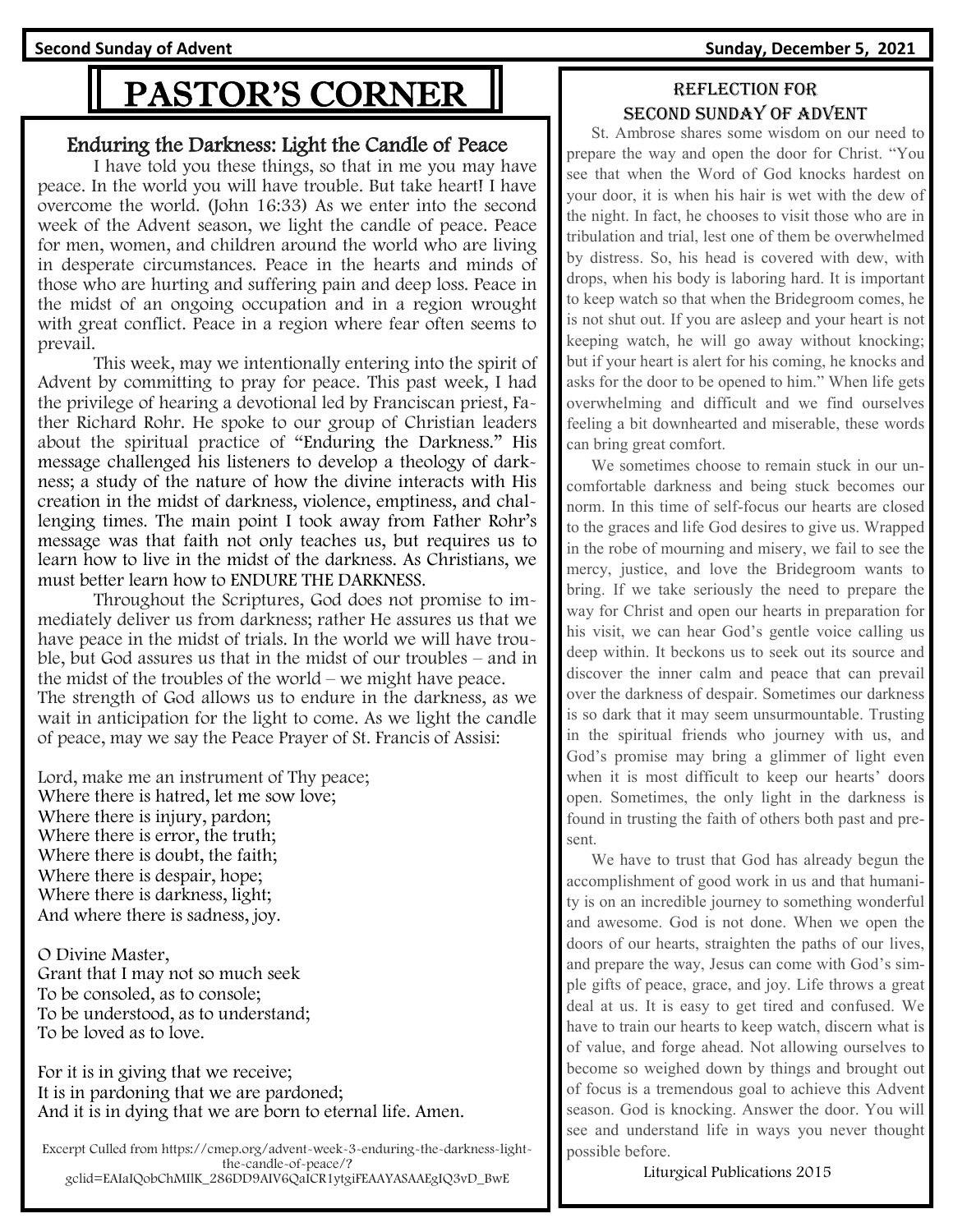#### Second Sunday of Advent **Sunday of Advent Sunday, December 5, 2021**

#### HAPPY BIRTHDAY/ANNIVERSARY

We would like to wish a wonderful happy birthday to

Geneva M. Baker, Earnest Cox, Angelique Tatum, Elaine Williams, Leroy Partlow, Andree Harrington, and Ronald G. Scott. We would like to wish a wonderful wedding anniversary to  $Mr$ . and Mrs. Lamont P. and Joyce W. Diggs and Mr. & Mrs. Bill & Carolyn Alston.

# MAY THE JOY OF THE LORD

# BE YOU STRENGTH!!!

# Church Support

Please consider making a donation to support our parish during this trying times. You may Drop off or mail your gifts to the parish. You may give online through our website: [http:www.stlukechurchssj.org/](http://www.stlukechurchssj.org/) And clicking on the donate button.

You may also **TEXT**: 202-335-3116

#### **Readings for the week of December 5, 2021**

**Sunday:** Baruch 5:1-9/Psalms 126:1-2, 2-3, 4-5, 6 [3]/ Philippians 1:4-6, 8-11/Luke 3:1-6

**Monday:** Isaiah 35:1-10/Psalms 85:9ab and 10, 11 -12, 13-14 [cf. Isaiah 35:4f]/Luke 5:17-26

**Tuesday:** Isaiah 40:1-11/Psalms 96:1-2, 3 and 10ac, 11-12, 13 [cf. Isaiah 40:10ab]/Matthew 18:12-14

**Wednesday:** Genesis 3:9-15, 20/Psalms 98:1, 2-3ab, 3cd-4 [1]/Ephesians 1:3-6, 11-12/Luke 1:26-38

**Thursday:** Isaiah 41:13-20/Psalms 145:1 and 9, 10- 11, 12-13ab [8]/Matthew 11:11-15

**Friday:** Isaiah 48:17-19/Psalms 1:1-2, 3, 4 and 6 [cf. Jn 8:12]/Matthew 11:16-19

**Saturday:** Sirach 48:1-4, 9-11/Psalms 80:2ac and 3b, 15-16, 18-19 [4]/Matthew 17:9a, 10-13

**Next Sunday:** Zephaniah 3:14-18a/Isaiah12:2-3, 4, 5-6 [6]/Philippians 4:4-7/Luke 3:10-18

#### **WEEKLY MASS**

**Monday 12/6 Eternal repose of the soul of Paul Tinsley+++ by** 

**Thursday 12/9 In Loving Memory of my parents Walter & Rita Lewis by Regina Barrett**

**Tuesday 12/7 St. Ambrose**

**Wednesday 12/8 The Immaculate Conception of The Blessed Virgin Mary**  **Friday 12/10 Advent Weekday** 

**Saturday 12/11 St. Damasus 1**

# Pray for the Sick & Shut-In of Our Parish

Barbara Barnes Blanche Bourm Barbara Batts Tanisha Bennett Tammy Berry Ruth Bundy Beatrice Carroll Melinda Conrad-Brown Edith Cornish Aniceto Charles Patricia Chase Valene Chemoo Joyce Cristwell Alvera Dance Iyana Davage

Lamont Diggs, Sr. Crawley Easley Marita C. Edelin Kimbolyn Flowers Anthony Flowers Tina Garvin Florence Hall Steve Halle Chris Hawkins Charlene Haywood Brenda Henson James Holley Rudolph Holley James Hughes Melvin Jamison Mary Ann Johnson

David & Keisha Jones Dawn Lattimer Lawrence Lee Maria A. Logan Bernadette Mahoney Doreene Mahoney Barbara Mallory Doris McCannon Alice L. Montague Veronica Murray David Neal Florence Patterson Marlene Patterson Silvia Perry Doreene Redd Corley Redd

Betty Smith Kayla Tatum Rolland Taylor Gloria Thompson-Price James F. Thompson, Jr. Matthew Thompson Barbara B. Tyler Wayne A. Wallace Marquita Ward Shiela Washington Steven Washington Cecelia Williams Wellington Waters Dolores Woodard, Jr.

Leroy Sandifer

Harold Woodard, Sr.

St Luke military families.

All the Homeless men and women in our community.

Please pray for all those who are sick but have no one to pray for them